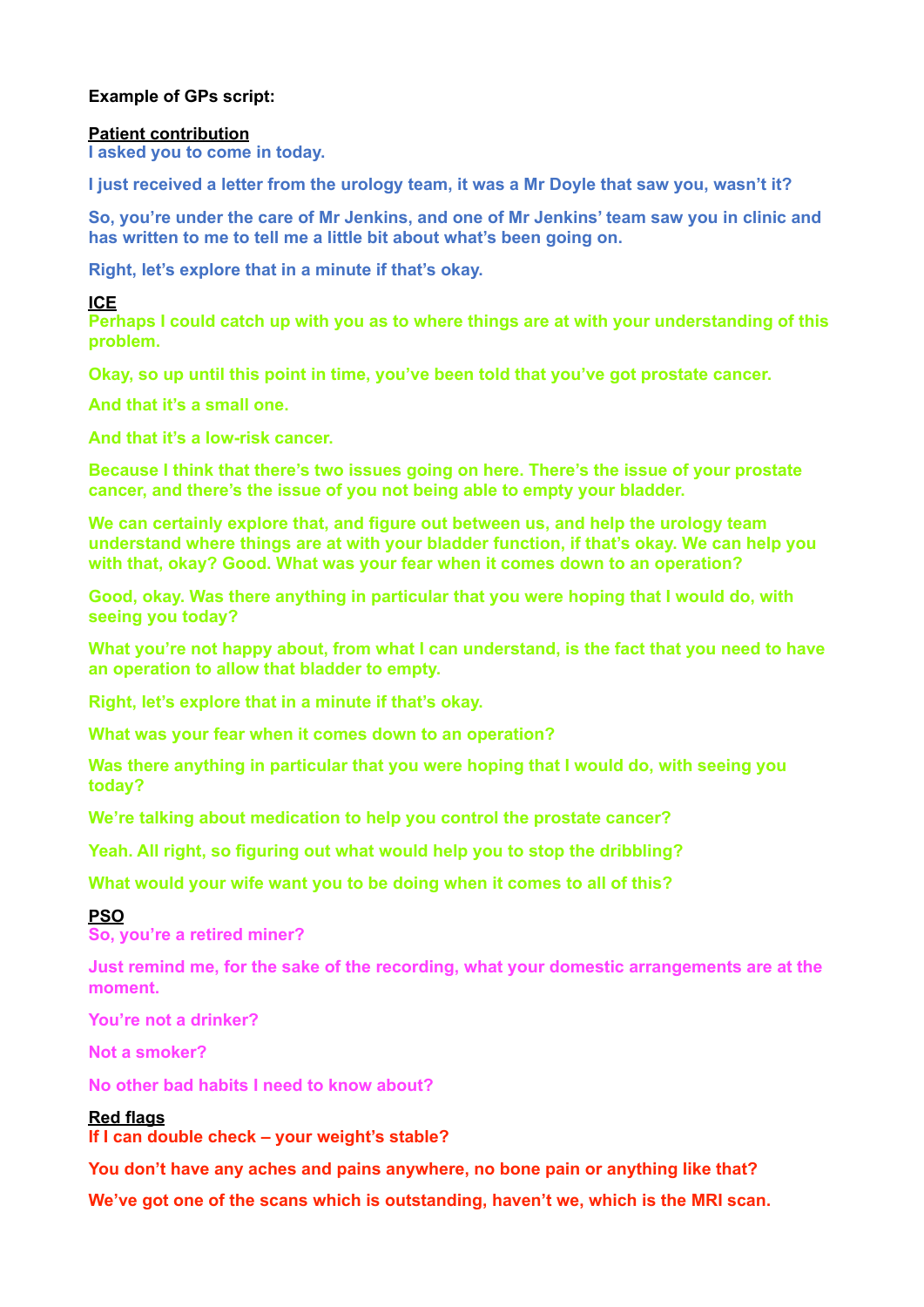## **Did you have a bone scan as well?**

### **So the bone scan was okay?**

# **Okay. Your weight's very steady.**

### **Focussed history**

**(I referred this gentleman for investigation of suspected prostate cancer 3 weeks before today's consultation.)** 

**This is seepage of your waterworks, isn't it?**

**If I can just check where things are with your general health and your life at the moment. Are there any other health issues?**

**Tends to be that dribbling on a night?**

# **Focussed examination**

**If you take your jacket off. I'm not going to repeat your weight, because we did that last time as well, and you've said that you haven't lost any weight, so we don't need to do that. If we just get you to slip your jacket off and lie up on the couch, and I'm just going to have a wee feel of your tummy.** 

# **Identify problem**

**Because I think that there's two issues going on here. There's the issue of your prostate cancer, and there's the issue of you not being able to empty your bladder.** 

**So from feeling your tummy today, it's hard for me to be sure whether or not you have a big bladder. It's bigger than it should be because of the blockage down at the bottom of your bladder where the prostate is. I think one thing that might help you make a decision about whether or not you would be happy to consider a bladder neck operation. So, this isn't an operation for bladder cancer.** 

**This is an operation to allow your flow to happen again.** 

### **Check understanding**

**Which is reassuring, so you've got two issues going on. The first is that, from that test that was done on your-- the scans that were done on your tummy, they didn't think that you could empty your bladder fully….** 

**If that's alright with you?** 

**Anything you want clarifying from these points of view so far?** 

### **Develops management plan / shares management plan**

**I can perhaps liaise with the urology team to figure out what's going to be the safest options, and what are the potential risks for you.** 

**If I double check with the team that all of those scans are back, and that they're reassuring, what we seem to be dealing with is a low-risk prostate cancer. It's viable, with a low-risk prostate cancer, that you'll decide that surgery's not in your best interests, and that's – from your description, it would be your automatic preference.** 

**You need to understand what the medical options are that are available, to decide whether or not you want to go ahead with any of the medical options.** 

**But, I don't want to give you medication when there's a safer and better option, I want you to be fully in the picture before you make that decision.**

**Okay, well I need to share that with you as well. So, we've got blood test results as well, which show that your kidney function test was fine.**